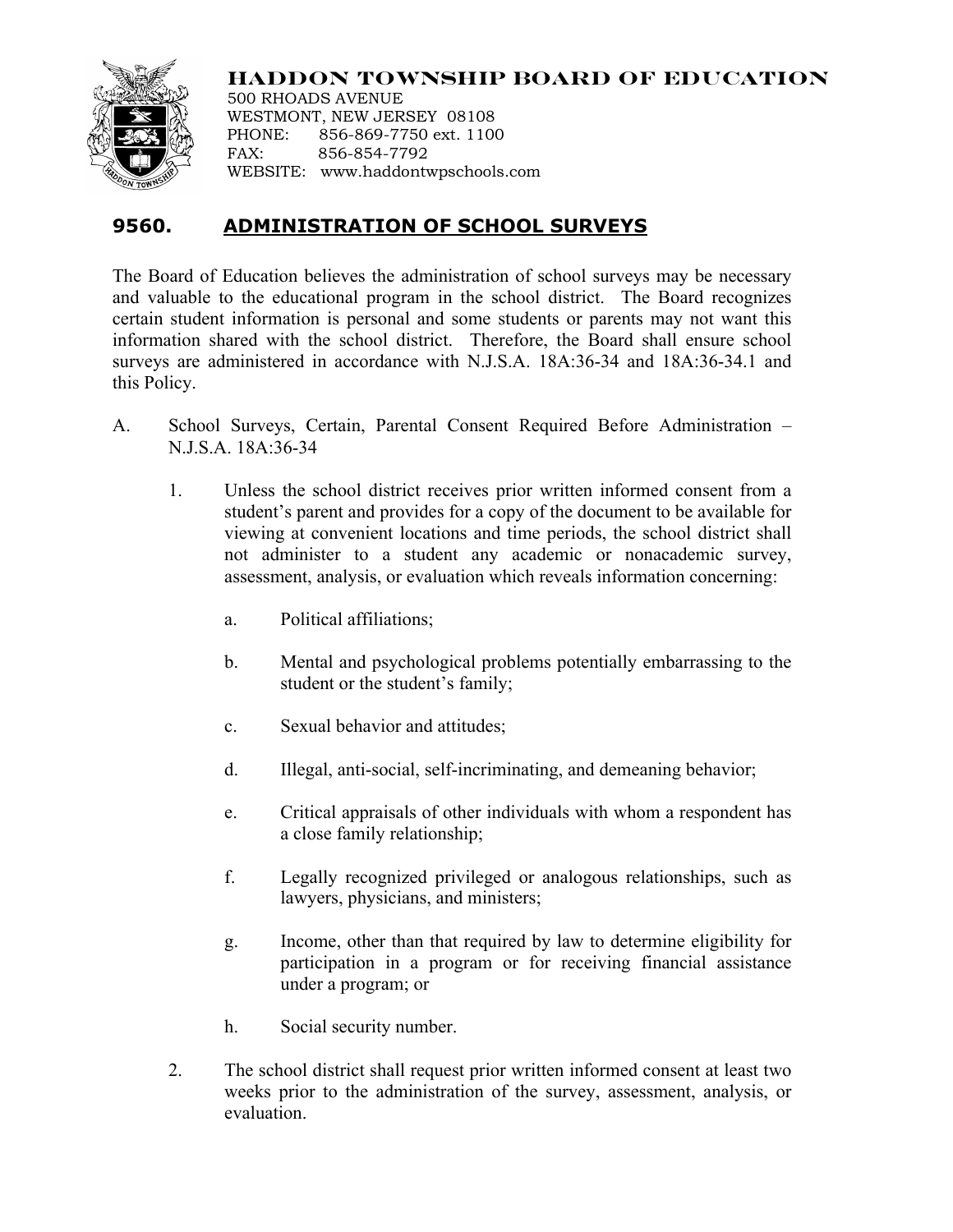- 3. A student shall not participate in any survey, assessment, analysis, or evaluation that concerns the issues listed in A.1. above and N.J.S.A. 18A:36-34.a. unless the school district has obtained prior written informed consent from the student's parent.
- B. Voluntary Survey for Students with Prior Parental Written Notification N.J.S.A. 18A:36-34.1
	- 1. In accordance with N.J.S.A. 18A:36-34.1 and notwithstanding, N.J.S.A. 18A:36-34 and A. above, or any other law, rule, or regulation to the contrary, if the school district sends prior written notification to the parent of the student, the school district may administer an anonymous, voluntary survey, assessment, analysis, or evaluation to the student which reveals information concerning any of the following issues:
		- a. Use of alcohol, tobacco, drugs, and vaping;
		- b. Sexual behavior and attitudes;
		- c. Behaviors that may contribute to intentional or unintentional injuries or violence; or
		- d. Physical activity and nutrition-related behaviors.
	- 2. Written notification provided by the school district to the parent of the student shall be delivered to the parent by regular mail, electronic mail, or a written acknowledgement form to be delivered by the student at least two weeks prior to administration of the survey, assessment, analysis, or evaluation. Written notification shall contain, at minimum, the following information:
		- a. A description of the survey, assessment, analysis, or evaluation;
		- b. The purpose for which the survey, assessment, analysis, or evaluation is needed;
		- c. The entities and persons that will have access to the information generated by the survey, assessment, analysis, or evaluation;
		- d. Specific instruction as to when and where the survey, assessment, analysis, or evaluation will be available for parental review prior to its administration;
		- e. The method by which the parent can deny permission to administer the survey, assessment, analysis, or evaluation to the student; a form specifically providing for such denial shall be included with this notice;